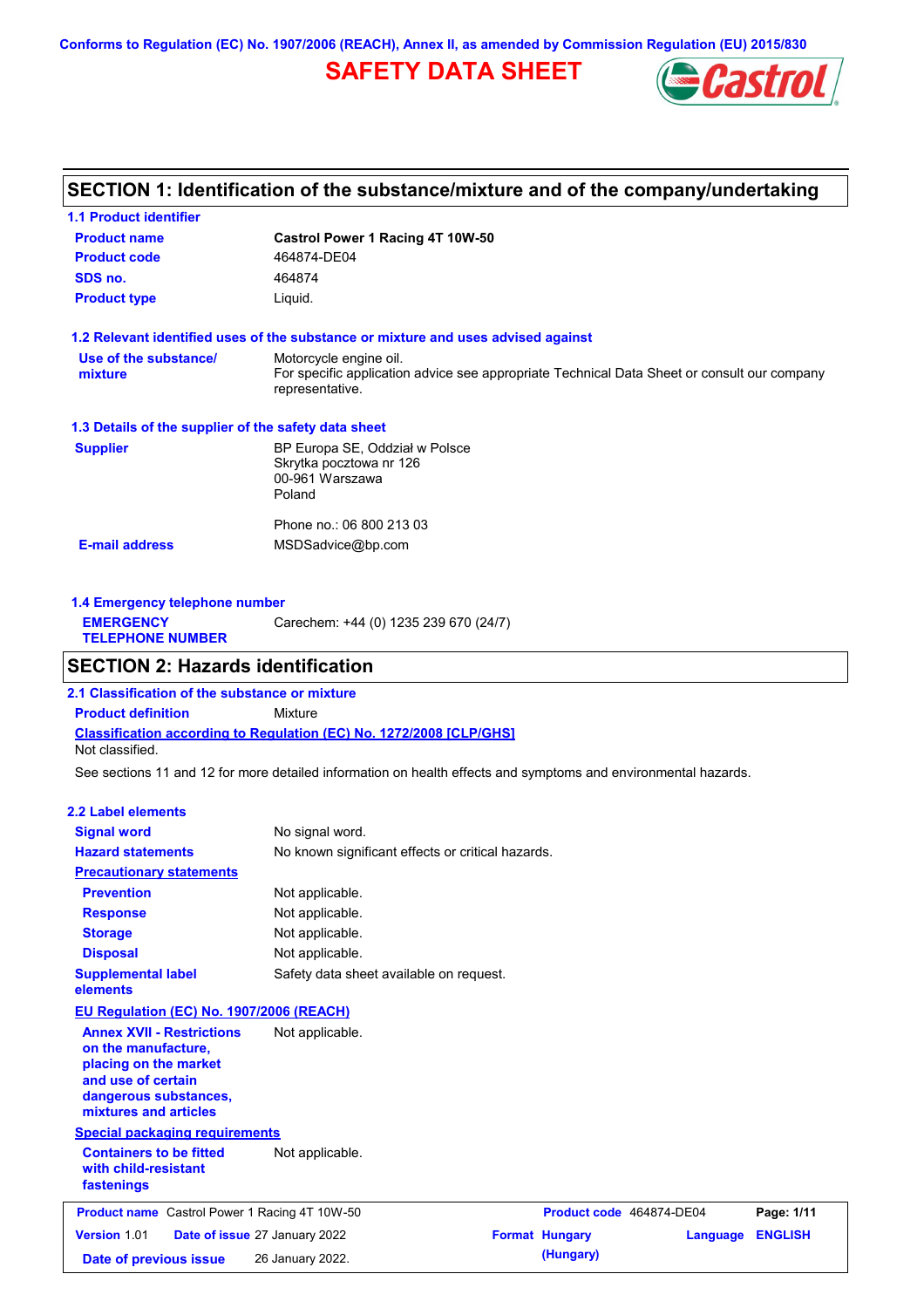### **SECTION 2: Hazards identification**

| <b>Tactile warning of danger</b>                                                                                         | Not applicable.                                                                                                                                                                                                          |
|--------------------------------------------------------------------------------------------------------------------------|--------------------------------------------------------------------------------------------------------------------------------------------------------------------------------------------------------------------------|
| 2.3 Other hazards                                                                                                        |                                                                                                                                                                                                                          |
| <b>Results of PBT and vPvB</b><br>assessment                                                                             | Product does not meet the criteria for PBT or vPvB according to Regulation (EC) No. 1907/2006.<br>Annex XIII.                                                                                                            |
| <b>Product meets the criteria</b><br>for PBT or vPvB according<br>to Regulation (EC) No.<br><b>1907/2006, Annex XIII</b> | This mixture does not contain any substances that are assessed to be a PBT or a vPvB.                                                                                                                                    |
| Other hazards which do<br>not result in classification                                                                   | Defatting to the skin.<br>USED ENGINE OILS<br>Used engine oil may contain hazardous components which have the potential to cause skin<br>cancer.<br>See Toxicological Information, section 11 of this Safety Data Sheet. |

### **SECTION 3: Composition/information on ingredients**

### **3.2 Mixtures**

Highly refined base oil (IP 346 DMSO extract < 3%). Proprietary performance additives. Distillates (petroleum), hydrotreated heavy paraffinic REACH #: 01-2119484627-25 EC: 265-157-1 CAS: 64742-54-7 Index: 649-467-00-8 Not classified. [2] Distillates (petroleum), solventdewaxed heavy paraffinic REACH #: 01-2119471299-27 EC: 265-169-7 CAS: 64742-65-0 Index: 649-474-00-6 Not classified. [2] Distillates (petroleum), hydrotreated heavy paraffinic REACH #: 01-2119484627-25 EC: 265-157-1 CAS: 64742-54-7 Index: 649-467-00-8 Asp. Tox. 1, H304 [1] [2] **Product/ingredient name % Regulation (EC) No. Identifiers Type 1272/2008 [CLP] Mixture Product definition**

**See Section 16 for the full text of the H statements declared above.**

**Type** 

[1] Substance classified with a health or environmental hazard

[2] Substance with a workplace exposure limit

[3] Substance meets the criteria for PBT according to Regulation (EC) No. 1907/2006, Annex XIII

[4] Substance meets the criteria for vPvB according to Regulation (EC) No. 1907/2006, Annex XIII

[5] Substance of equivalent concern

[6] Additional disclosure due to company policy

Occupational exposure limits, if available, are listed in Section 8.

### **SECTION 4: First aid measures**

### **4.1 Description of first aid measures**

| Eye contact                       | In case of contact, immediately flush eyes with plenty of water for at least 15 minutes. Eyelids<br>should be held away from the eyeball to ensure thorough rinsing. Check for and remove any<br>contact lenses. Get medical attention. |
|-----------------------------------|-----------------------------------------------------------------------------------------------------------------------------------------------------------------------------------------------------------------------------------------|
| <b>Skin contact</b>               | Wash skin thoroughly with soap and water or use recognised skin cleanser. Remove<br>contaminated clothing and shoes. Wash clothing before reuse. Clean shoes thoroughly before<br>reuse. Get medical attention if irritation develops.  |
| <b>Inhalation</b>                 | If inhaled, remove to fresh air. Get medical attention if symptoms occur.                                                                                                                                                               |
| <b>Ingestion</b>                  | Do not induce vomiting unless directed to do so by medical personnel. Get medical attention if<br>symptoms occur.                                                                                                                       |
| <b>Protection of first-aiders</b> | No action shall be taken involving any personal risk or without suitable training.                                                                                                                                                      |

#### **4.2 Most important symptoms and effects, both acute and delayed**

See Section 11 for more detailed information on health effects and symptoms. **Potential acute health effects**

|                        | <b>Product name</b> Castrol Power 1 Racing 4T 10W-50 | Product code 464874-DE04 |                  | Page: 2/11 |
|------------------------|------------------------------------------------------|--------------------------|------------------|------------|
| <b>Version 1.01</b>    | <b>Date of issue 27 January 2022</b>                 | <b>Format Hungary</b>    | Language ENGLISH |            |
| Date of previous issue | 26 January 2022.                                     | (Hungary)                |                  |            |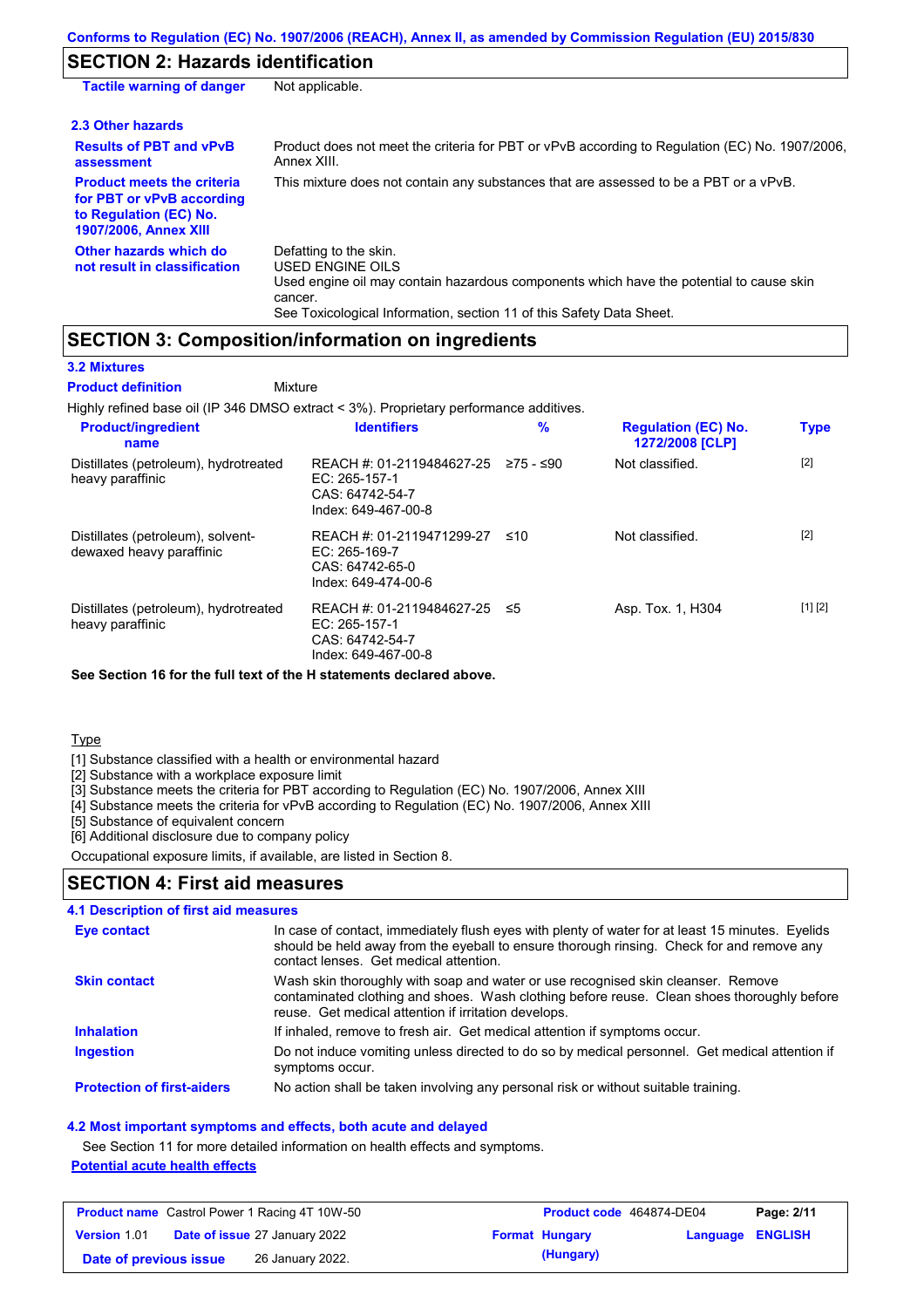## **SECTION 4: First aid measures**

| <b>Inhalation</b>   | Vapour inhalation under ambient conditions is not normally a problem due to low vapour<br>pressure.               |
|---------------------|-------------------------------------------------------------------------------------------------------------------|
| <b>Ingestion</b>    | No known significant effects or critical hazards.                                                                 |
| <b>Skin contact</b> | Defatting to the skin. May cause skin dryness and irritation.                                                     |
| <b>Eye contact</b>  | No known significant effects or critical hazards.                                                                 |
|                     | Delayed and immediate effects as well as chronic effects from short and long-term exposure                        |
| <b>Inhalation</b>   | Overexposure to the inhalation of airborne droplets or aerosols may cause irritation of the<br>respiratory tract. |
| <b>Ingestion</b>    | Ingestion of large quantities may cause nausea and diarrhoea.                                                     |
| <b>Skin contact</b> | Prolonged or repeated contact can defat the skin and lead to irritation and/or dermatitis.                        |
| Eye contact         | Potential risk of transient stinging or redness if accidental eye contact occurs.                                 |
|                     |                                                                                                                   |

## **4.3 Indication of any immediate medical attention and special treatment needed**

| <b>SECTION 5: Firefighting measures</b>                   |                                                                                                                                                                                                                                                                                                                                                                   |  |  |  |  |
|-----------------------------------------------------------|-------------------------------------------------------------------------------------------------------------------------------------------------------------------------------------------------------------------------------------------------------------------------------------------------------------------------------------------------------------------|--|--|--|--|
| 5.1 Extinguishing media                                   |                                                                                                                                                                                                                                                                                                                                                                   |  |  |  |  |
| <b>Suitable extinguishing</b><br>media                    | In case of fire, use foam, dry chemical or carbon dioxide extinguisher or spray.                                                                                                                                                                                                                                                                                  |  |  |  |  |
| <b>Unsuitable extinguishing</b><br>media                  | Do not use water jet. The use of a water jet may cause the fire to spread by splashing the<br>burning product.                                                                                                                                                                                                                                                    |  |  |  |  |
| 5.2 Special hazards arising from the substance or mixture |                                                                                                                                                                                                                                                                                                                                                                   |  |  |  |  |
| <b>Hazards from the</b><br>substance or mixture           | In a fire or if heated, a pressure increase will occur and the container may burst.                                                                                                                                                                                                                                                                               |  |  |  |  |
| <b>Hazardous combustion</b>                               | Combustion products may include the following:                                                                                                                                                                                                                                                                                                                    |  |  |  |  |
| products                                                  | carbon oxides (CO, CO <sub>2</sub> ) (carbon monoxide, carbon dioxide)                                                                                                                                                                                                                                                                                            |  |  |  |  |
| 5.3 Advice for firefighters                               |                                                                                                                                                                                                                                                                                                                                                                   |  |  |  |  |
| <b>Special precautions for</b><br>fire-fighters           | No action shall be taken involving any personal risk or without suitable training. Promptly<br>isolate the scene by removing all persons from the vicinity of the incident if there is a fire.                                                                                                                                                                    |  |  |  |  |
| <b>Special protective</b><br>equipment for fire-fighters  | Fire-fighters should wear appropriate protective equipment and self-contained breathing<br>apparatus (SCBA) with a full face-piece operated in positive pressure mode. Clothing for fire-<br>fighters (including helmets, protective boots and gloves) conforming to European standard EN<br>469 will provide a basic level of protection for chemical incidents. |  |  |  |  |

## **SECTION 6: Accidental release measures**

|                                                          | 6.1 Personal precautions, protective equipment and emergency procedures                                                                                                                                                                                                                                                                                                                        |  |  |  |
|----------------------------------------------------------|------------------------------------------------------------------------------------------------------------------------------------------------------------------------------------------------------------------------------------------------------------------------------------------------------------------------------------------------------------------------------------------------|--|--|--|
| For non-emergency<br>personnel                           | No action shall be taken involving any personal risk or without suitable training. Evacuate<br>surrounding areas. Keep unnecessary and unprotected personnel from entering. Do not touch<br>or walk through spilt material. Floors may be slippery; use care to avoid falling. Put on<br>appropriate personal protective equipment.                                                            |  |  |  |
| For emergency responders                                 | If specialised clothing is required to deal with the spillage, take note of any information in<br>Section 8 on suitable and unsuitable materials. See also the information in "For non-<br>emergency personnel".                                                                                                                                                                               |  |  |  |
| <b>6.2 Environmental</b><br>precautions                  | Avoid dispersal of spilt material and runoff and contact with soil, waterways, drains and sewers.<br>Inform the relevant authorities if the product has caused environmental pollution (sewers,<br>waterways, soil or air).                                                                                                                                                                    |  |  |  |
| 6.3 Methods and material for containment and cleaning up |                                                                                                                                                                                                                                                                                                                                                                                                |  |  |  |
| <b>Small spill</b>                                       | Stop leak if without risk. Move containers from spill area. Absorb with an inert material and<br>place in an appropriate waste disposal container. Dispose of via a licensed waste disposal<br>contractor.                                                                                                                                                                                     |  |  |  |
| Large spill                                              | Stop leak if without risk. Move containers from spill area. Prevent entry into sewers, water<br>courses, basements or confined areas. Contain and collect spillage with non-combustible,<br>absorbent material e.g. sand, earth, vermiculite or diatomaceous earth and place in container<br>for disposal according to local regulations. Dispose of via a licensed waste disposal contractor. |  |  |  |

|                        | <b>Product name</b> Castrol Power 1 Racing 4T 10W-50 | <b>Product code</b> 464874-DE04 |                         | Page: 3/11 |
|------------------------|------------------------------------------------------|---------------------------------|-------------------------|------------|
| Version 1.01           | <b>Date of issue 27 January 2022</b>                 | <b>Format Hungary</b>           | <b>Language ENGLISH</b> |            |
| Date of previous issue | 26 January 2022.                                     | (Hungary)                       |                         |            |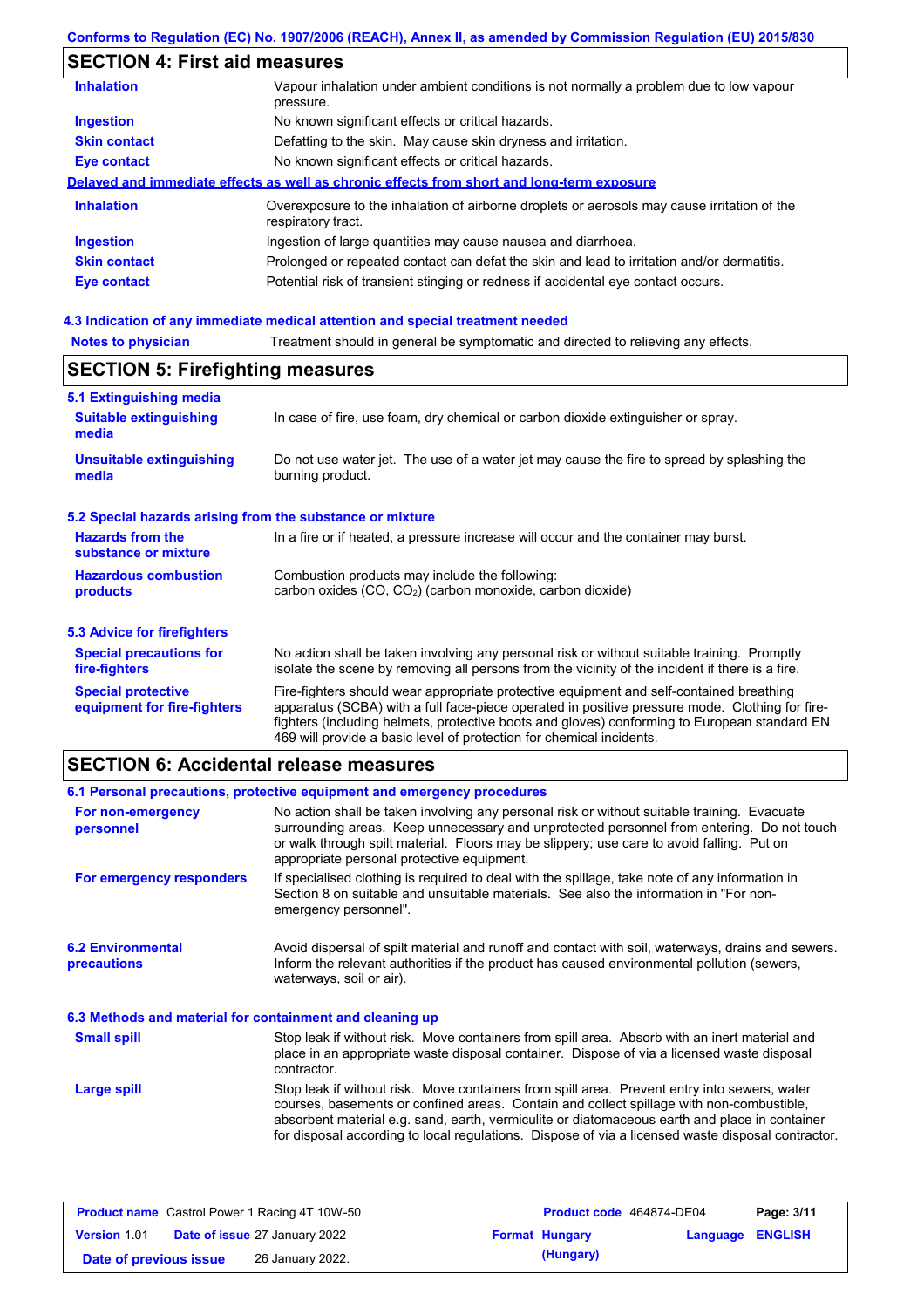## **SECTION 6: Accidental release measures**

| 6.4 Reference to other | See Section 1 for emergency contact information.                            |
|------------------------|-----------------------------------------------------------------------------|
| <b>sections</b>        | See Section 5 for firefighting measures.                                    |
|                        | See Section 8 for information on appropriate personal protective equipment. |
|                        | See Section 12 for environmental precautions.                               |
|                        | See Section 13 for additional waste treatment information.                  |
|                        |                                                                             |

## **SECTION 7: Handling and storage**

| 7.1 Precautions for safe handling                                                    |                                                                                                                                                                                                                                                                                                                                                                                                                                                                                          |
|--------------------------------------------------------------------------------------|------------------------------------------------------------------------------------------------------------------------------------------------------------------------------------------------------------------------------------------------------------------------------------------------------------------------------------------------------------------------------------------------------------------------------------------------------------------------------------------|
| <b>Protective measures</b>                                                           | Put on appropriate personal protective equipment.                                                                                                                                                                                                                                                                                                                                                                                                                                        |
| <b>Advice on general</b><br>occupational hygiene                                     | Eating, drinking and smoking should be prohibited in areas where this material is handled.<br>stored and processed. Wash thoroughly after handling. Remove contaminated clothing and<br>protective equipment before entering eating areas. See also Section 8 for additional<br>information on hygiene measures.                                                                                                                                                                         |
| <b>7.2 Conditions for safe</b><br>storage, including any<br><i>incompatibilities</i> | Store in accordance with local requlations. Store in a dry, cool and well-ventilated area, away<br>from incompatible materials (see Section 10). Keep away from heat and direct sunlight. Keep<br>container tightly closed and sealed until ready for use. Containers that have been opened must<br>be carefully resealed and kept upright to prevent leakage. Store and use only in equipment/<br>containers designed for use with this product. Do not store in unlabelled containers. |
| <b>Not suitable</b>                                                                  | Prolonged exposure to elevated temperature                                                                                                                                                                                                                                                                                                                                                                                                                                               |
| 7.3 Specific end use(s)                                                              |                                                                                                                                                                                                                                                                                                                                                                                                                                                                                          |
| <b>Recommendations</b>                                                               | See section 1.2 and Exposure scenarios in annex, if applicable.                                                                                                                                                                                                                                                                                                                                                                                                                          |

## **SECTION 8: Exposure controls/personal protection**

### **8.1 Control parameters**

| <b>Occupational exposure limits</b>                                                                                    |  |                                                                                                                                                                                                                                                                                                                                                                                                                                                                                                                                                                                                                                                                                                                                                                                                                                                                                                                                                                                                                            |  |  |  |
|------------------------------------------------------------------------------------------------------------------------|--|----------------------------------------------------------------------------------------------------------------------------------------------------------------------------------------------------------------------------------------------------------------------------------------------------------------------------------------------------------------------------------------------------------------------------------------------------------------------------------------------------------------------------------------------------------------------------------------------------------------------------------------------------------------------------------------------------------------------------------------------------------------------------------------------------------------------------------------------------------------------------------------------------------------------------------------------------------------------------------------------------------------------------|--|--|--|
| <b>Product/ingredient name</b>                                                                                         |  | <b>Exposure limit values</b>                                                                                                                                                                                                                                                                                                                                                                                                                                                                                                                                                                                                                                                                                                                                                                                                                                                                                                                                                                                               |  |  |  |
| Distillates (petroleum), hydrotreated heavy paraffinic<br>Distillates (petroleum), solvent-dewaxed heavy<br>paraffinic |  | 25/2000. (IX.30) Ministry of Health and Ministry of Social and Family<br>Affairs Joint Decree (Hungary).<br>CEIL: 5 mg/m <sup>3</sup> Issued/Revised: 1/2002 Form: Mist                                                                                                                                                                                                                                                                                                                                                                                                                                                                                                                                                                                                                                                                                                                                                                                                                                                    |  |  |  |
|                                                                                                                        |  | 25/2000. (IX.30) Ministry of Health and Ministry of Social and Family<br>Affairs Joint Decree (Hungary).<br>CEIL: 5 mg/m <sup>3</sup> Issued/Revised: 1/2002 Form: Mist                                                                                                                                                                                                                                                                                                                                                                                                                                                                                                                                                                                                                                                                                                                                                                                                                                                    |  |  |  |
|                                                                                                                        |  | Distillates (petroleum), hydrotreated heavy paraffinic 25/2000. (IX.30) Ministry of Health and Ministry of Social and Family<br>Affairs Joint Decree (Hungary).<br>CEIL: 5 mg/m <sup>3</sup> Issued/Revised: 1/2002 Form: Mist                                                                                                                                                                                                                                                                                                                                                                                                                                                                                                                                                                                                                                                                                                                                                                                             |  |  |  |
| quidance only.                                                                                                         |  | Whilst specific OELs for certain components may be shown in this section, other components may be present in any mist,<br>vapour or dust produced. Therefore, the specific OELs may not be applicable to the product as a whole and are provided for                                                                                                                                                                                                                                                                                                                                                                                                                                                                                                                                                                                                                                                                                                                                                                       |  |  |  |
| <b>Recommended monitoring</b><br>procedures                                                                            |  | If this product contains ingredients with exposure limits, personal, workplace atmosphere or<br>biological monitoring may be required to determine the effectiveness of the ventilation or other<br>control measures and/or the necessity to use respiratory protective equipment. Reference<br>should be made to monitoring standards, such as the following: European Standard EN 689<br>(Workplace atmospheres - Guidance for the assessment of exposure by inhalation to chemical<br>agents for comparison with limit values and measurement strategy) European Standard EN<br>14042 (Workplace atmospheres - Guide for the application and use of procedures for the<br>assessment of exposure to chemical and biological agents) European Standard EN 482<br>(Workplace atmospheres - General requirements for the performance of procedures for the<br>measurement of chemical agents) Reference to national guidance documents for methods for<br>the determination of hazardous substances will also be required. |  |  |  |
| <b>Derived No Effect Level</b>                                                                                         |  |                                                                                                                                                                                                                                                                                                                                                                                                                                                                                                                                                                                                                                                                                                                                                                                                                                                                                                                                                                                                                            |  |  |  |
| No DNELs/DMELs available.                                                                                              |  |                                                                                                                                                                                                                                                                                                                                                                                                                                                                                                                                                                                                                                                                                                                                                                                                                                                                                                                                                                                                                            |  |  |  |
| <b>Predicted No Effect Concentration</b>                                                                               |  |                                                                                                                                                                                                                                                                                                                                                                                                                                                                                                                                                                                                                                                                                                                                                                                                                                                                                                                                                                                                                            |  |  |  |
| No DNECo ovojlabla                                                                                                     |  |                                                                                                                                                                                                                                                                                                                                                                                                                                                                                                                                                                                                                                                                                                                                                                                                                                                                                                                                                                                                                            |  |  |  |

No PNECs available

#### **8.2 Exposure controls**

|                        | <b>Product name</b> Castrol Power 1 Racing 4T 10W-50 | <b>Product code</b> 464874-DE04 |                  | Page: 4/11 |
|------------------------|------------------------------------------------------|---------------------------------|------------------|------------|
| Version 1.01           | <b>Date of issue 27 January 2022</b>                 | <b>Format Hungary</b>           | Language ENGLISH |            |
| Date of previous issue | 26 January 2022.                                     | (Hungary)                       |                  |            |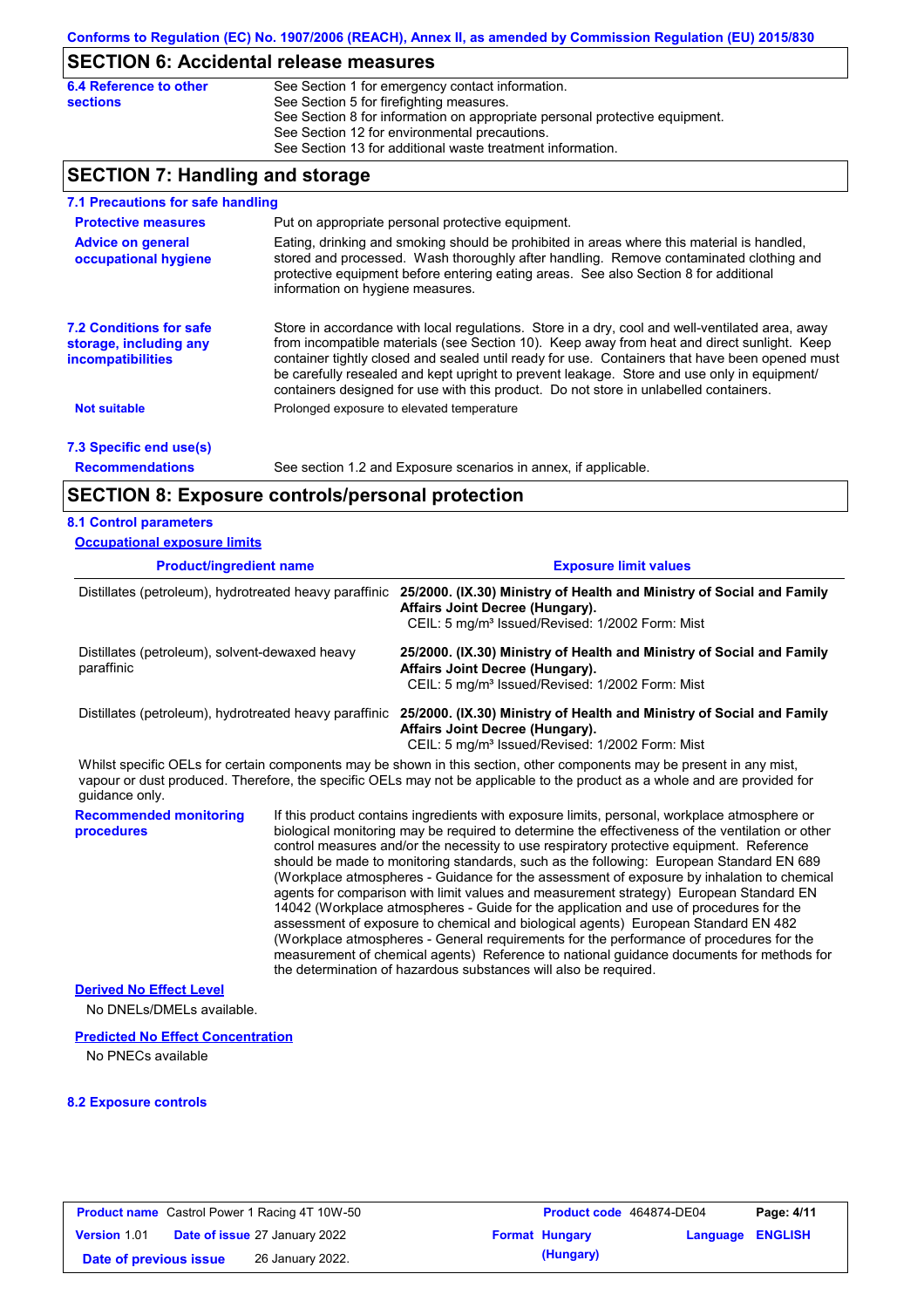## **SECTION 8: Exposure controls/personal protection**

| <b>Appropriate engineering</b><br><b>controls</b> | Provide exhaust ventilation or other engineering controls to keep the relevant airborne<br>concentrations below their respective occupational exposure limits.<br>All activities involving chemicals should be assessed for their risks to health, to ensure<br>exposures are adequately controlled. Personal protective equipment should only be considered<br>after other forms of control measures (e.g. engineering controls) have been suitably evaluated.<br>Personal protective equipment should conform to appropriate standards, be suitable for use, be<br>kept in good condition and properly maintained.<br>Your supplier of personal protective equipment should be consulted for advice on selection and<br>appropriate standards. For further information contact your national organisation for standards.<br>The final choice of protective equipment will depend upon a risk assessment. It is important to<br>ensure that all items of personal protective equipment are compatible. |
|---------------------------------------------------|---------------------------------------------------------------------------------------------------------------------------------------------------------------------------------------------------------------------------------------------------------------------------------------------------------------------------------------------------------------------------------------------------------------------------------------------------------------------------------------------------------------------------------------------------------------------------------------------------------------------------------------------------------------------------------------------------------------------------------------------------------------------------------------------------------------------------------------------------------------------------------------------------------------------------------------------------------------------------------------------------------|
| <b>Individual protection measures</b>             |                                                                                                                                                                                                                                                                                                                                                                                                                                                                                                                                                                                                                                                                                                                                                                                                                                                                                                                                                                                                         |
| <b>Hygiene measures</b>                           | Wash hands, forearms and face thoroughly after handling chemical products, before eating,<br>smoking and using the lavatory and at the end of the working period. Ensure that eyewash<br>stations and safety showers are close to the workstation location.                                                                                                                                                                                                                                                                                                                                                                                                                                                                                                                                                                                                                                                                                                                                             |
| <b>Respiratory protection</b>                     | In case of insufficient ventilation, wear suitable respiratory equipment.<br>The correct choice of respiratory protection depends upon the chemicals being handled, the<br>conditions of work and use, and the condition of the respiratory equipment. Safety procedures<br>should be developed for each intended application. Respiratory protection equipment should<br>therefore be chosen in consultation with the supplier/manufacturer and with a full assessment<br>of the working conditions.                                                                                                                                                                                                                                                                                                                                                                                                                                                                                                   |
| <b>Eye/face protection</b>                        | Safety glasses with side shields.                                                                                                                                                                                                                                                                                                                                                                                                                                                                                                                                                                                                                                                                                                                                                                                                                                                                                                                                                                       |
| <b>Skin protection</b>                            |                                                                                                                                                                                                                                                                                                                                                                                                                                                                                                                                                                                                                                                                                                                                                                                                                                                                                                                                                                                                         |
| <b>Hand protection</b>                            | <b>General Information:</b>                                                                                                                                                                                                                                                                                                                                                                                                                                                                                                                                                                                                                                                                                                                                                                                                                                                                                                                                                                             |
|                                                   | Because specific work environments and material handling practices vary, safety procedures<br>should be developed for each intended application. The correct choice of protective gloves<br>depends upon the chemicals being handled, and the conditions of work and use. Most gloves<br>provide protection for only a limited time before they must be discarded and replaced (even the<br>best chemically resistant gloves will break down after repeated chemical exposures).                                                                                                                                                                                                                                                                                                                                                                                                                                                                                                                        |
|                                                   | Gloves should be chosen in consultation with the supplier / manufacturer and taking account of<br>a full assessment of the working conditions.                                                                                                                                                                                                                                                                                                                                                                                                                                                                                                                                                                                                                                                                                                                                                                                                                                                          |
|                                                   | Recommended: Nitrile gloves.<br><b>Breakthrough time:</b>                                                                                                                                                                                                                                                                                                                                                                                                                                                                                                                                                                                                                                                                                                                                                                                                                                                                                                                                               |
|                                                   | Breakthrough time data are generated by glove manufacturers under laboratory test conditions<br>and represent how long a glove can be expected to provide effective permeation resistance. It<br>is important when following breakthrough time recommendations that actual workplace<br>conditions are taken into account. Always consult with your glove supplier for up-to-date<br>technical information on breakthrough times for the recommended glove type.<br>Our recommendations on the selection of gloves are as follows:                                                                                                                                                                                                                                                                                                                                                                                                                                                                      |
|                                                   | Continuous contact:                                                                                                                                                                                                                                                                                                                                                                                                                                                                                                                                                                                                                                                                                                                                                                                                                                                                                                                                                                                     |
|                                                   | Gloves with a minimum breakthrough time of 240 minutes, or >480 minutes if suitable gloves<br>can be obtained.<br>If suitable gloves are not available to offer that level of protection, gloves with shorter<br>breakthrough times may be acceptable as long as appropriate glove maintenance and<br>replacement regimes are determined and adhered to.                                                                                                                                                                                                                                                                                                                                                                                                                                                                                                                                                                                                                                                |
|                                                   | Short-term / splash protection:                                                                                                                                                                                                                                                                                                                                                                                                                                                                                                                                                                                                                                                                                                                                                                                                                                                                                                                                                                         |
|                                                   | Recommended breakthrough times as above.<br>It is recognised that for short-term, transient exposures, gloves with shorter breakthrough times<br>may commonly be used. Therefore, appropriate maintenance and replacement regimes must<br>be determined and rigorously followed.                                                                                                                                                                                                                                                                                                                                                                                                                                                                                                                                                                                                                                                                                                                        |
|                                                   | <b>Glove Thickness:</b>                                                                                                                                                                                                                                                                                                                                                                                                                                                                                                                                                                                                                                                                                                                                                                                                                                                                                                                                                                                 |
|                                                   | For general applications, we recommend gloves with a thickness typically greater than 0.35 mm.                                                                                                                                                                                                                                                                                                                                                                                                                                                                                                                                                                                                                                                                                                                                                                                                                                                                                                          |
|                                                   | It should be emphasised that glove thickness is not necessarily a good predictor of glove<br>resistance to a specific chemical, as the permeation efficiency of the glove will be dependent<br>on the exact composition of the glove material. Therefore, glove selection should also be based<br>on consideration of the task requirements and knowledge of breakthrough times.<br>Glove thickness may also vary depending on the glove manufacturer, the glove type and the<br>glove model. Therefore, the manufacturers' technical data should always be taken into account<br>to ensure selection of the most appropriate glove for the task.                                                                                                                                                                                                                                                                                                                                                       |
| Coetrol Dower 1 Poeing 4T 1014 50                 | Dao: E/44<br><b>Droduct code</b> 464974 DE04                                                                                                                                                                                                                                                                                                                                                                                                                                                                                                                                                                                                                                                                                                                                                                                                                                                                                                                                                            |

|                        | <b>Product name</b> Castrol Power 1 Racing 4T 10W-50 | <b>Product code</b> 464874-DE04 |                         | Page: 5/11 |
|------------------------|------------------------------------------------------|---------------------------------|-------------------------|------------|
| <b>Version 1.01</b>    | <b>Date of issue 27 January 2022</b>                 | <b>Format Hungary</b>           | <b>Language ENGLISH</b> |            |
| Date of previous issue | 26 January 2022.                                     | (Hungary)                       |                         |            |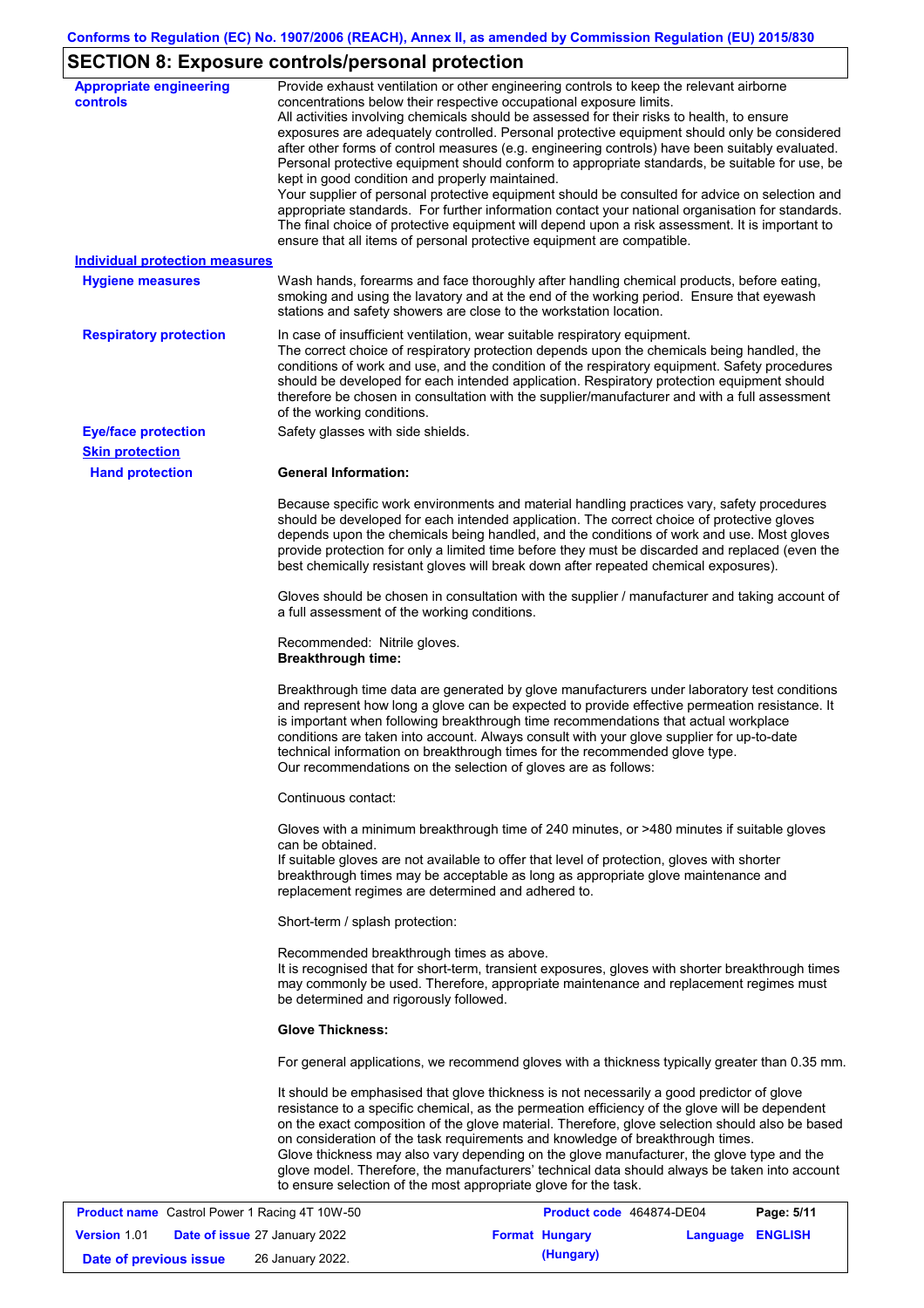## **SECTION 8: Exposure controls/personal protection**

|                                           | Note: Depending on the activity being conducted, gloves of varying thickness may be required<br>for specific tasks. For example:                                                                                                                                                                                                                                                                                                                                                                                                                                                                                                                                                      |
|-------------------------------------------|---------------------------------------------------------------------------------------------------------------------------------------------------------------------------------------------------------------------------------------------------------------------------------------------------------------------------------------------------------------------------------------------------------------------------------------------------------------------------------------------------------------------------------------------------------------------------------------------------------------------------------------------------------------------------------------|
|                                           | • Thinner gloves (down to 0.1 mm or less) may be required where a high degree of manual<br>dexterity is needed. However, these gloves are only likely to give short duration protection and<br>would normally be just for single use applications, then disposed of.                                                                                                                                                                                                                                                                                                                                                                                                                  |
|                                           | • Thicker gloves (up to 3 mm or more) may be required where there is a mechanical (as well<br>as a chemical) risk i.e. where there is abrasion or puncture potential.                                                                                                                                                                                                                                                                                                                                                                                                                                                                                                                 |
| <b>Skin and body</b>                      | Use of protective clothing is good industrial practice.<br>Personal protective equipment for the body should be selected based on the task being<br>performed and the risks involved and should be approved by a specialist before handling this<br>product.<br>Cotton or polyester/cotton overalls will only provide protection against light superficial<br>contamination that will not soak through to the skin. Overalls should be laundered on a regular<br>basis. When the risk of skin exposure is high (e.g. when cleaning up spillages or if there is a<br>risk of splashing) then chemical resistant aprons and/or impervious chemical suits and boots<br>will be required. |
| <b>Refer to standards:</b>                | Respiratory protection: EN 529<br>Gloves: EN 420, EN 374<br>Eye protection: EN 166<br>Filtering half-mask: EN 149<br>Filtering half-mask with valve: EN 405<br>Half-mask: EN 140 plus filter<br>Full-face mask: EN 136 plus filter<br>Particulate filters: EN 143<br>Gas/combined filters: EN 14387                                                                                                                                                                                                                                                                                                                                                                                   |
| <b>Environmental exposure</b><br>controls | Emissions from ventilation or work process equipment should be checked to ensure they<br>comply with the requirements of environmental protection legislation. In some cases, fume<br>scrubbers, filters or engineering modifications to the process equipment will be necessary to<br>reduce emissions to acceptable levels.                                                                                                                                                                                                                                                                                                                                                         |

## **SECTION 9: Physical and chemical properties**

The conditions of measurement of all properties are at standard temperature and pressure unless otherwise indicated.

### **9.1 Information on basic physical and chemical properties**

| <b>Appearance</b>                                      |                                            |  |                         |          |                          |               |                |
|--------------------------------------------------------|--------------------------------------------|--|-------------------------|----------|--------------------------|---------------|----------------|
| <b>Physical state</b>                                  | Liquid.                                    |  |                         |          |                          |               |                |
| <b>Colour</b>                                          | Red.                                       |  |                         |          |                          |               |                |
| <b>Odour</b>                                           | Not available.                             |  |                         |          |                          |               |                |
| <b>Odour threshold</b>                                 | Not available.                             |  |                         |          |                          |               |                |
| pH                                                     | Not applicable.                            |  |                         |          |                          |               |                |
| <b>Melting point/freezing point</b>                    | Not available.                             |  |                         |          |                          |               |                |
| Initial boiling point and boiling<br>range             | Not available.                             |  |                         |          |                          |               |                |
| <b>Pour point</b>                                      | $-36 °C$                                   |  |                         |          |                          |               |                |
| <b>Flash point</b>                                     | Closed cup: 205°C (401°F) [Pensky-Martens] |  |                         |          |                          |               |                |
| <b>Evaporation rate</b>                                | Not available.                             |  |                         |          |                          |               |                |
| <b>Flammability (solid, gas)</b>                       | Not available.                             |  |                         |          |                          |               |                |
| <b>Upper/lower flammability or</b><br>explosive limits | Not available.                             |  |                         |          |                          |               |                |
| <b>Vapour pressure</b>                                 | Not available.                             |  |                         |          |                          |               |                |
|                                                        |                                            |  | Vapour Pressure at 20°C |          | Vapour pressure at 50°C  |               |                |
|                                                        | Ingredient name mm Hg kPa                  |  | <b>Method</b>           | mm<br>Hg | kPa                      | <b>Method</b> |                |
|                                                        |                                            |  |                         |          |                          |               |                |
|                                                        |                                            |  |                         |          |                          |               |                |
|                                                        |                                            |  |                         |          |                          |               |                |
| <b>Product name</b> Castrol Power 1 Racing 4T 10W-50   |                                            |  |                         |          | Product code 464874-DE04 |               | Page: 6/11     |
| Version 1.01<br>Date of issue 27 January 2022          |                                            |  | <b>Format Hungary</b>   |          |                          | Language      | <b>ENGLISH</b> |
| Date of previous issue                                 | 26 January 2022.                           |  | (Hungary)               |          |                          |               |                |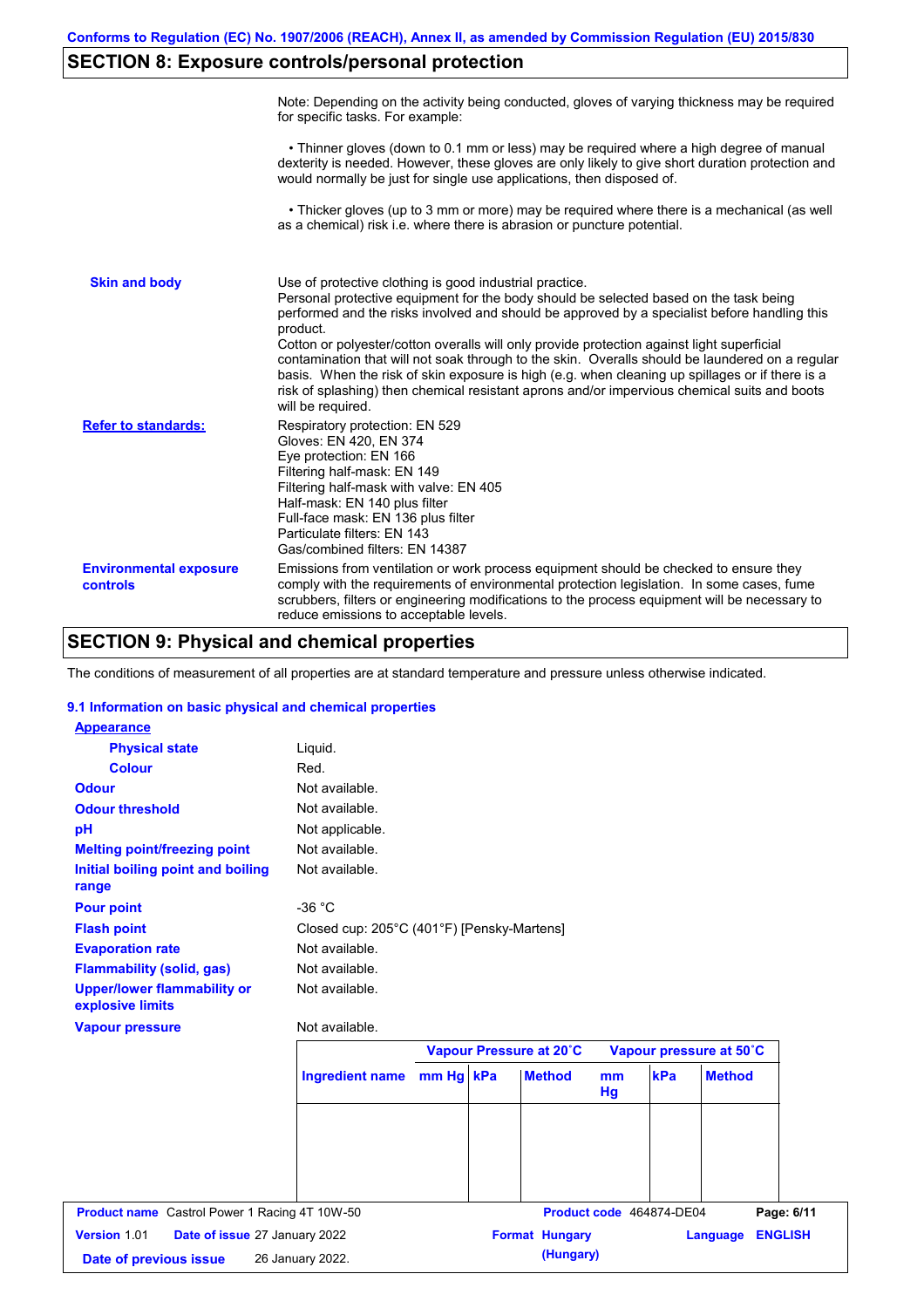## **SECTION 9: Physical and chemical properties**

|                                                   | Distillates (petroleum),<br>hydrotreated heavy<br>paraffinic                                                                             | < 0.08 | < 0.011 | <b>ASTM D 5191</b> |  |  |
|---------------------------------------------------|------------------------------------------------------------------------------------------------------------------------------------------|--------|---------|--------------------|--|--|
|                                                   | Distillates (petroleum),<br>solvent-dewaxed<br>heavy paraffinic                                                                          | < 0.08 | < 0.011 | <b>ASTM D 5191</b> |  |  |
|                                                   | Distillates (petroleum),<br>hydrotreated heavy<br>paraffinic                                                                             | < 0.08 | < 0.011 | <b>ASTM D 5191</b> |  |  |
| <b>Vapour density</b>                             | Not available.                                                                                                                           |        |         |                    |  |  |
| <b>Relative density</b>                           | Not available.                                                                                                                           |        |         |                    |  |  |
| <b>Density</b>                                    | $<$ 1000 kg/m <sup>3</sup> (<1 g/cm <sup>3</sup> ) at 15 <sup>°</sup> C                                                                  |        |         |                    |  |  |
| <b>Solubility(ies)</b>                            | insoluble in water.                                                                                                                      |        |         |                    |  |  |
| <b>Partition coefficient: n-octanol/</b><br>water | Not applicable.                                                                                                                          |        |         |                    |  |  |
| <b>Auto-ignition temperature</b>                  | Not available.                                                                                                                           |        |         |                    |  |  |
| <b>Decomposition temperature</b>                  | Not available.                                                                                                                           |        |         |                    |  |  |
| <b>Viscosity</b>                                  | Kinematic: 113.2 mm <sup>2</sup> /s (113.2 cSt) at 40°C<br>Kinematic: 16.4 to 17.8 mm <sup>2</sup> /s (16.4 to 17.8 cSt) at 100°C        |        |         |                    |  |  |
| <b>Explosive properties</b>                       | Not available.                                                                                                                           |        |         |                    |  |  |
| <b>Oxidising properties</b>                       | Not available.                                                                                                                           |        |         |                    |  |  |
| <b>Particle characteristics</b>                   |                                                                                                                                          |        |         |                    |  |  |
| <b>Median particle size</b>                       | Not applicable.                                                                                                                          |        |         |                    |  |  |
| 9.2 Other information                             |                                                                                                                                          |        |         |                    |  |  |
| No additional information.                        |                                                                                                                                          |        |         |                    |  |  |
| <b>SECTION 10: Stability and reactivity</b>       |                                                                                                                                          |        |         |                    |  |  |
| <b>10.1 Reactivity</b>                            | No specific test data available for this product. Refer to Conditions to avoid and Incompatible<br>materials for additional information. |        |         |                    |  |  |
| <b>10.2 Chemical stability</b>                    | The product is stable.                                                                                                                   |        |         |                    |  |  |

| <b>10.3 Possibility of</b>      | Under normal conditions of storage and use, hazardous reactions will not occur.            |
|---------------------------------|--------------------------------------------------------------------------------------------|
| hazardous reactions             | Under normal conditions of storage and use, hazardous polymerisation will not occur.       |
| <b>10.4 Conditions to avoid</b> | Avoid all possible sources of ignition (spark or flame).                                   |
| 10.5 Incompatible materials     | Reactive or incompatible with the following materials: oxidising materials.                |
| <b>10.6 Hazardous</b>           | Under normal conditions of storage and use, hazardous decomposition products should not be |
| decomposition products          | produced.                                                                                  |

# **SECTION 11: Toxicological information**

| 11.1 Information on toxicological effects          |                                                                                                     |
|----------------------------------------------------|-----------------------------------------------------------------------------------------------------|
| <b>Acute toxicity estimates</b>                    |                                                                                                     |
| Not available.                                     |                                                                                                     |
| <b>Information on likely</b><br>routes of exposure | Routes of entry anticipated: Dermal, Inhalation.                                                    |
| <b>Potential acute health effects</b>              |                                                                                                     |
| <b>Inhalation</b>                                  | Vapour inhalation under ambient conditions is not normally a problem due to low vapour<br>pressure. |
| <b>Ingestion</b>                                   | No known significant effects or critical hazards.                                                   |
| <b>Skin contact</b>                                | Defatting to the skin. May cause skin dryness and irritation.                                       |
| Eye contact                                        | No known significant effects or critical hazards.                                                   |
|                                                    | <b>Symptoms related to the physical, chemical and toxicological characteristics</b>                 |
| <b>Inhalation</b>                                  | No specific data.                                                                                   |
| <b>Ingestion</b>                                   | No specific data.                                                                                   |
|                                                    |                                                                                                     |

|                        | <b>Product name</b> Castrol Power 1 Racing 4T 10W-50 | Product code 464874-DE04 | Page: 7/11              |
|------------------------|------------------------------------------------------|--------------------------|-------------------------|
| <b>Version 1.01</b>    | <b>Date of issue 27 January 2022</b>                 | <b>Format Hungary</b>    | <b>Language ENGLISH</b> |
| Date of previous issue | 26 January 2022.                                     | (Hungary)                |                         |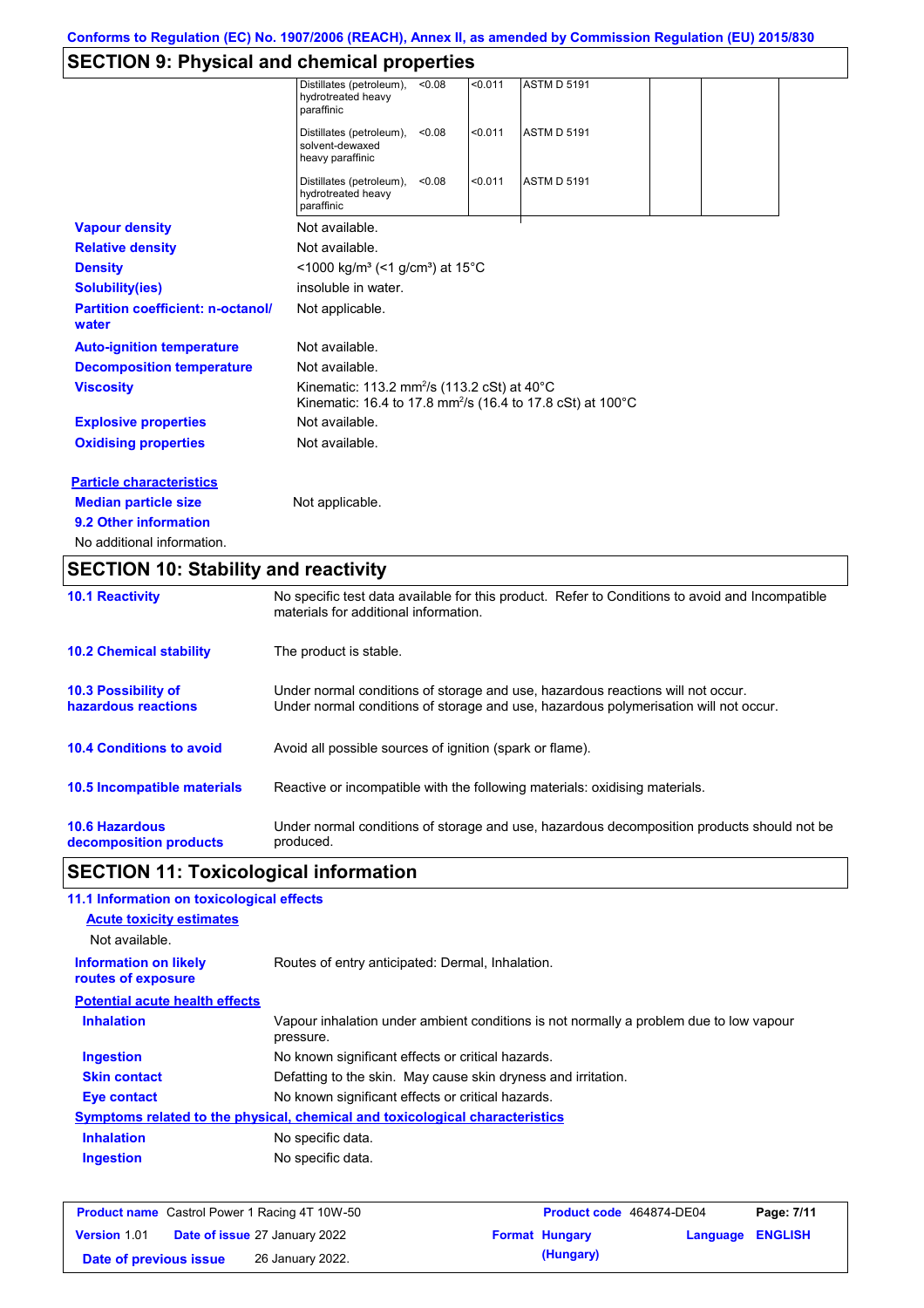## **SECTION 11: Toxicological information**

| <b>Skin contact</b>                     | Adverse symptoms may include the following:<br>irritation<br>dryness<br>cracking                                                                                                                                                                                                                                                                                                                                |
|-----------------------------------------|-----------------------------------------------------------------------------------------------------------------------------------------------------------------------------------------------------------------------------------------------------------------------------------------------------------------------------------------------------------------------------------------------------------------|
| Eye contact                             | No specific data.                                                                                                                                                                                                                                                                                                                                                                                               |
|                                         | Delayed and immediate effects as well as chronic effects from short and long-term exposure                                                                                                                                                                                                                                                                                                                      |
| <b>Inhalation</b>                       | Overexposure to the inhalation of airborne droplets or aerosols may cause irritation of the<br>respiratory tract.                                                                                                                                                                                                                                                                                               |
| <b>Ingestion</b>                        | Ingestion of large quantities may cause nausea and diarrhoea.                                                                                                                                                                                                                                                                                                                                                   |
| <b>Skin contact</b>                     | Prolonged or repeated contact can defat the skin and lead to irritation and/or dermatitis.                                                                                                                                                                                                                                                                                                                      |
| <b>Eye contact</b>                      | Potential risk of transient stinging or redness if accidental eye contact occurs.                                                                                                                                                                                                                                                                                                                               |
| <b>Potential chronic health effects</b> |                                                                                                                                                                                                                                                                                                                                                                                                                 |
| <b>General</b>                          | <b>USED ENGINE OILS</b><br>Combustion products resulting from the operation of internal combustion engines contaminate<br>engine oils during use. Used engine oil may contain hazardous components which have the<br>potential to cause skin cancer. Frequent or prolonged contact with all types and makes of used<br>engine oil must therefore be avoided and a high standard of personal hygiene maintained. |
| <b>Carcinogenicity</b>                  | No known significant effects or critical hazards.                                                                                                                                                                                                                                                                                                                                                               |
| <b>Mutagenicity</b>                     | No known significant effects or critical hazards.                                                                                                                                                                                                                                                                                                                                                               |
| <b>Developmental effects</b>            | No known significant effects or critical hazards.                                                                                                                                                                                                                                                                                                                                                               |
| <b>Fertility effects</b>                | No known significant effects or critical hazards.                                                                                                                                                                                                                                                                                                                                                               |
|                                         |                                                                                                                                                                                                                                                                                                                                                                                                                 |

## **SECTION 12: Ecological information**

## **12.1 Toxicity**

**Environmental hazards** Not classified as dangerous

### **12.2 Persistence and degradability**

Expected to be biodegradable.

#### **12.3 Bioaccumulative potential**

This product is not expected to bioaccumulate through food chains in the environment.

| <b>12.4 Mobility in soil</b>                            |                                                                      |
|---------------------------------------------------------|----------------------------------------------------------------------|
| <b>Soil/water partition</b><br><b>coefficient (Koc)</b> | Not available.                                                       |
| <b>Mobility</b>                                         | Spillages may penetrate the soil causing ground water contamination. |

#### **12.5 Results of PBT and vPvB assessment**

Product does not meet the criteria for PBT or vPvB according to Regulation (EC) No. 1907/2006, Annex XIII.

| 12.6 Other adverse effects          |                                                                                                                           |
|-------------------------------------|---------------------------------------------------------------------------------------------------------------------------|
| <b>Other ecological information</b> | Spills may form a film on water surfaces causing physical damage to organisms. Oxygen<br>transfer could also be impaired. |

### **SECTION 13: Disposal considerations**

### **13.1 Waste treatment methods**

### **Product**

**Methods of disposal**

Where possible, arrange for product to be recycled. Dispose of via an authorised person/ licensed waste disposal contractor in accordance with local regulations.

### **Hazardous waste** Yes.

**European waste catalogue (EWC)**

| Waste code | <b>Waste designation</b>                                                                                                    |
|------------|-----------------------------------------------------------------------------------------------------------------------------|
| $130205*$  | mineral-based non-chlorinated engine, gear and lubricating oils                                                             |
|            | However, deviation from the intended use and/or the presence of any potential contaminants may require an alternative waste |

isence of any potential contaminants may require an alternative waste disposal code to be assigned by the end user.

#### **Packaging**

| <b>Methods of disposal</b> | Where possible, arrange for product to be recycled. Dispose of via an authorised person/ |
|----------------------------|------------------------------------------------------------------------------------------|
|                            | licensed waste disposal contractor in accordance with local regulations.                 |

| <b>Product name</b> Castrol Power 1 Racing 4T 10W-50 |  |                                      | <b>Product code</b> 464874-DE04 |                       | Page: 8/11              |  |
|------------------------------------------------------|--|--------------------------------------|---------------------------------|-----------------------|-------------------------|--|
| <b>Version 1.01</b>                                  |  | <b>Date of issue 27 January 2022</b> |                                 | <b>Format Hungary</b> | <b>Language ENGLISH</b> |  |
| Date of previous issue                               |  | 26 January 2022.                     |                                 | (Hungary)             |                         |  |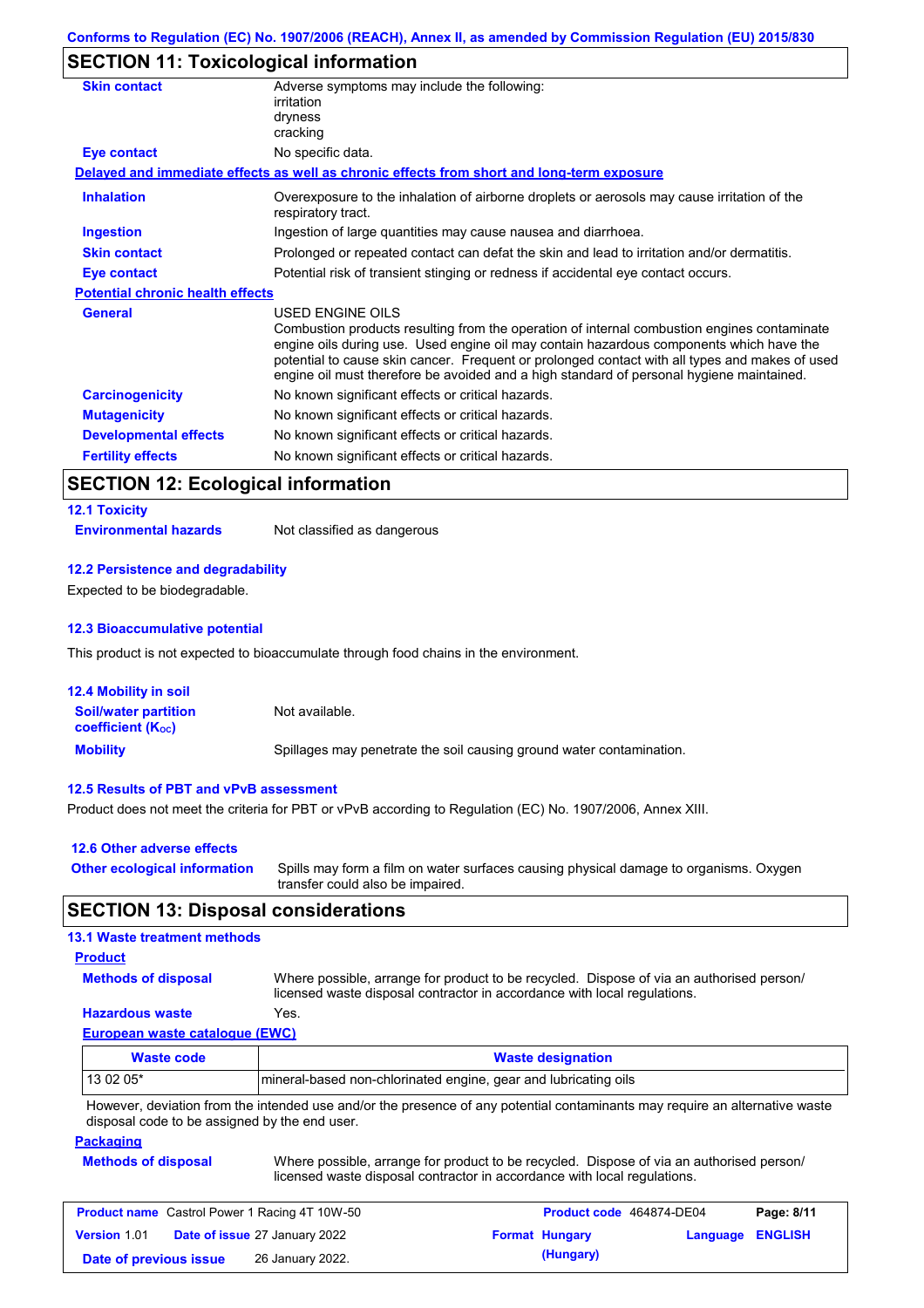**Conforms to Regulation (EC) No. 1907/2006 (REACH), Annex II, as amended by Commission Regulation (EU) 2015/830**

## **SECTION 13: Disposal considerations**

**Special precautions** This material and its container must be disposed of in a safe way. Empty containers or liners may retain some product residues. Avoid dispersal of spilt material and runoff and contact with soil, waterways, drains and sewers. **References** Commission 2014/955/EU

Directive 2008/98/EC

|                                           | <b>ADR/RID</b> | <b>ADN</b>     | <b>IMDG</b>    | <b>IATA</b>    |
|-------------------------------------------|----------------|----------------|----------------|----------------|
| 14.1 UN number                            | Not regulated. | Not regulated. | Not regulated. | Not regulated. |
| 14.2 UN proper<br>shipping name           |                |                |                |                |
| <b>14.3 Transport</b><br>hazard class(es) |                |                |                |                |
| 14.4 Packing<br>group                     |                |                |                |                |
| 14.5<br><b>Environmental</b><br>hazards   | INo.           | No.            | No.            | No.            |
| <b>Additional</b><br>information          |                |                |                |                |

**14.6 Special precautions for user** Not available.

**14.7 Transport in bulk according to IMO instruments** Not available.

## **SECTION 15: Regulatory information**

|                                                                                                                                                          | 15.1 Safety, health and environmental regulations/legislation specific for the substance or mixture                            |
|----------------------------------------------------------------------------------------------------------------------------------------------------------|--------------------------------------------------------------------------------------------------------------------------------|
| EU Regulation (EC) No. 1907/2006 (REACH)                                                                                                                 |                                                                                                                                |
| <b>Annex XIV - List of substances subject to authorisation</b>                                                                                           |                                                                                                                                |
| <b>Annex XIV</b>                                                                                                                                         |                                                                                                                                |
| None of the components are listed.                                                                                                                       |                                                                                                                                |
| <b>Substances of very high concern</b>                                                                                                                   |                                                                                                                                |
| None of the components are listed.                                                                                                                       |                                                                                                                                |
| EU Regulation (EC) No. 1907/2006 (REACH)                                                                                                                 |                                                                                                                                |
| <b>Annex XVII - Restrictions</b><br>on the manufacture.<br>placing on the market<br>and use of certain<br>dangerous substances,<br>mixtures and articles | Not applicable.                                                                                                                |
| <b>Other regulations</b>                                                                                                                                 |                                                                                                                                |
| <b>REACH Status</b>                                                                                                                                      | The company, as identified in Section 1, sells this product in the EU in compliance with the<br>current requirements of REACH. |
| <b>United States inventory</b><br>(TSCA 8b)                                                                                                              | All components are active or exempted.                                                                                         |
| <b>Australia inventory (AIIC)</b>                                                                                                                        | At least one component is not listed.                                                                                          |
| <b>Canada inventory</b>                                                                                                                                  | All components are listed or exempted.                                                                                         |
| <b>China inventory (IECSC)</b>                                                                                                                           | All components are listed or exempted.                                                                                         |
| <b>Japan inventory (CSCL)</b>                                                                                                                            | All components are listed or exempted.                                                                                         |
| <b>Korea inventory (KECI)</b>                                                                                                                            | All components are listed or exempted.                                                                                         |
| <b>Philippines inventory</b><br>(PICCS)                                                                                                                  | All components are listed or exempted.                                                                                         |
|                                                                                                                                                          |                                                                                                                                |

| <b>Product name</b> Castrol Power 1 Racing 4T 10W-50 |  |                                      | Product code 464874-DE04 | Page: 9/11            |                         |  |
|------------------------------------------------------|--|--------------------------------------|--------------------------|-----------------------|-------------------------|--|
| Version 1.01                                         |  | <b>Date of issue 27 January 2022</b> |                          | <b>Format Hungary</b> | <b>Language ENGLISH</b> |  |
| Date of previous issue                               |  | 26 January 2022.                     |                          | (Hungary)             |                         |  |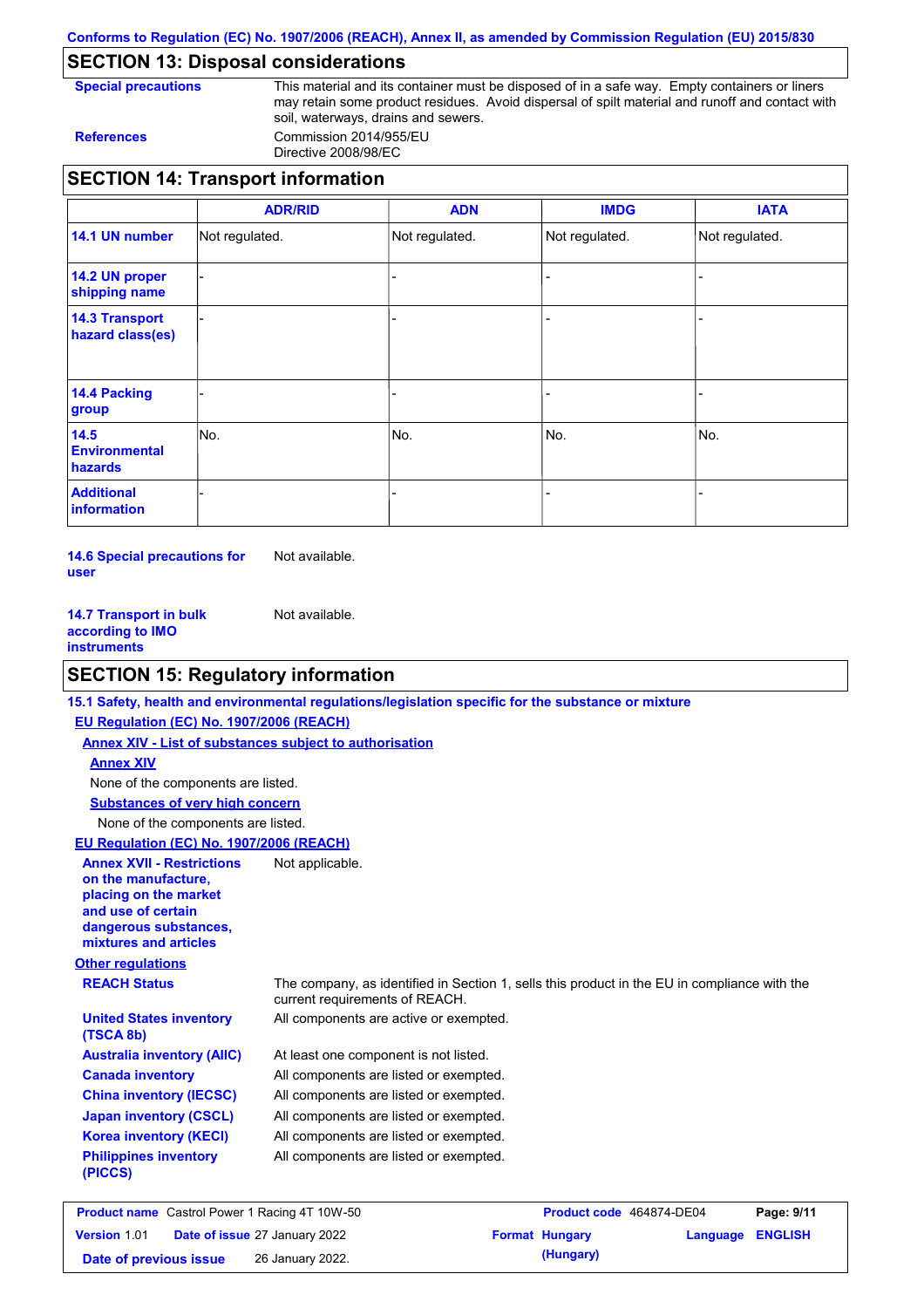## **SECTION 15: Regulatory information**

| <b>Taiwan Chemical</b><br><b>Substances Inventory</b>       | All components are listed or exempted.                                                                                                                                                                                                                                                                                                          |
|-------------------------------------------------------------|-------------------------------------------------------------------------------------------------------------------------------------------------------------------------------------------------------------------------------------------------------------------------------------------------------------------------------------------------|
| (TCSI)                                                      |                                                                                                                                                                                                                                                                                                                                                 |
| Ozone depleting substances (1005/2009/EU)                   |                                                                                                                                                                                                                                                                                                                                                 |
| Not listed.                                                 |                                                                                                                                                                                                                                                                                                                                                 |
| Prior Informed Consent (PIC) (649/2012/EU)                  |                                                                                                                                                                                                                                                                                                                                                 |
| Not listed.                                                 |                                                                                                                                                                                                                                                                                                                                                 |
| <b>Persistent Organic Pollutants</b><br>Not listed.         |                                                                                                                                                                                                                                                                                                                                                 |
| <b>EU - Water framework directive - Priority substances</b> |                                                                                                                                                                                                                                                                                                                                                 |
| None of the components are listed.                          |                                                                                                                                                                                                                                                                                                                                                 |
| <b>Seveso Directive</b>                                     |                                                                                                                                                                                                                                                                                                                                                 |
| This product is not controlled under the Seveso Directive.  |                                                                                                                                                                                                                                                                                                                                                 |
| <b>References</b>                                           | Act No. XXV of 2000 on chemical safety<br>Decree No. 25/2000 (IX.30.) EüM of the Ministry of Health on chemical safety at work plus<br>amendments<br>Decree No. 44/2000 (XII.27.) EüM of the Ministry of Health on detailed arrangements for certain<br>procedures, activities relating to dangerous substances and dangerous preparations plus |
|                                                             | amendments<br>38/2009 (VII.7) The International Carriage of Dangerous Goods by the European Agreement<br>(ADR) "A" and "B" on the application of national annex plus amendments                                                                                                                                                                 |
| <b>15.2 Chemical safety</b><br>assessment                   | A Chemical Safety Assessment has been carried out for one or more of the substances within<br>this mixture. A Chemical Safety Assessment has not been carried out for the mixture itself.                                                                                                                                                       |

## **SECTION 16: Other information**

| <b>Abbreviations and acronyms</b>                    | ADN = European Provisions concerning the International Carriage of Dangerous Goods by     |
|------------------------------------------------------|-------------------------------------------------------------------------------------------|
|                                                      | Inland Waterway                                                                           |
|                                                      | ADR = The European Agreement concerning the International Carriage of Dangerous Goods by  |
|                                                      | Road                                                                                      |
|                                                      | ATE = Acute Toxicity Estimate                                                             |
|                                                      | <b>BCF = Bioconcentration Factor</b>                                                      |
|                                                      | <b>CAS = Chemical Abstracts Service</b>                                                   |
|                                                      | CLP = Classification, Labelling and Packaging Regulation [Regulation (EC) No. 1272/2008]  |
|                                                      | CSA = Chemical Safety Assessment                                                          |
|                                                      | CSR = Chemical Safety Report                                                              |
|                                                      | <b>DMEL = Derived Minimal Effect Level</b>                                                |
|                                                      | DNEL = Derived No Effect Level                                                            |
|                                                      | EINECS = European Inventory of Existing Commercial chemical Substances                    |
|                                                      | ES = Exposure Scenario                                                                    |
|                                                      | EUH statement = CLP-specific Hazard statement                                             |
|                                                      | EWC = European Waste Catalogue                                                            |
|                                                      | GHS = Globally Harmonized System of Classification and Labelling of Chemicals             |
|                                                      | IATA = International Air Transport Association                                            |
|                                                      | IBC = Intermediate Bulk Container                                                         |
|                                                      | <b>IMDG = International Maritime Dangerous Goods</b>                                      |
|                                                      | LogPow = logarithm of the octanol/water partition coefficient                             |
|                                                      | MARPOL = International Convention for the Prevention of Pollution From Ships, 1973 as     |
|                                                      | modified by the Protocol of 1978. ("Marpol" = marine pollution)                           |
|                                                      | OECD = Organisation for Economic Co-operation and Development                             |
|                                                      | PBT = Persistent, Bioaccumulative and Toxic                                               |
|                                                      | <b>PNEC</b> = Predicted No Effect Concentration                                           |
|                                                      | REACH = Registration, Evaluation, Authorisation and Restriction of Chemicals Regulation   |
|                                                      | [Regulation (EC) No. 1907/2006]                                                           |
|                                                      | RID = The Regulations concerning the International Carriage of Dangerous Goods by Rail    |
|                                                      | <b>RRN = REACH Registration Number</b>                                                    |
|                                                      | SADT = Self-Accelerating Decomposition Temperature                                        |
|                                                      | SVHC = Substances of Very High Concern                                                    |
|                                                      | STOT-RE = Specific Target Organ Toxicity - Repeated Exposure                              |
|                                                      | STOT-SE = Specific Target Organ Toxicity - Single Exposure<br>TWA = Time weighted average |
|                                                      |                                                                                           |
|                                                      | $UN = United Nations$                                                                     |
|                                                      | UVCB = Complex hydrocarbon substance                                                      |
|                                                      | VOC = Volatile Organic Compound                                                           |
|                                                      | vPvB = Very Persistent and Very Bioaccumulative                                           |
| <b>Broduct name</b> Castrol Bower 1 Basing 4T 10W 50 | <b>Droduct code</b> 161971 DE01<br><b>Dogo: 10/11</b>                                     |

| <b>Product name</b> Castrol Power 1 Racing 4T 10W-50 |  |                                      | Product code 464874-DE04 |                       | Page: 10/11             |  |
|------------------------------------------------------|--|--------------------------------------|--------------------------|-----------------------|-------------------------|--|
| <b>Version 1.01</b>                                  |  | <b>Date of issue 27 January 2022</b> |                          | <b>Format Hungary</b> | <b>Language ENGLISH</b> |  |
| Date of previous issue                               |  | 26 January 2022.                     |                          | (Hungary)             |                         |  |